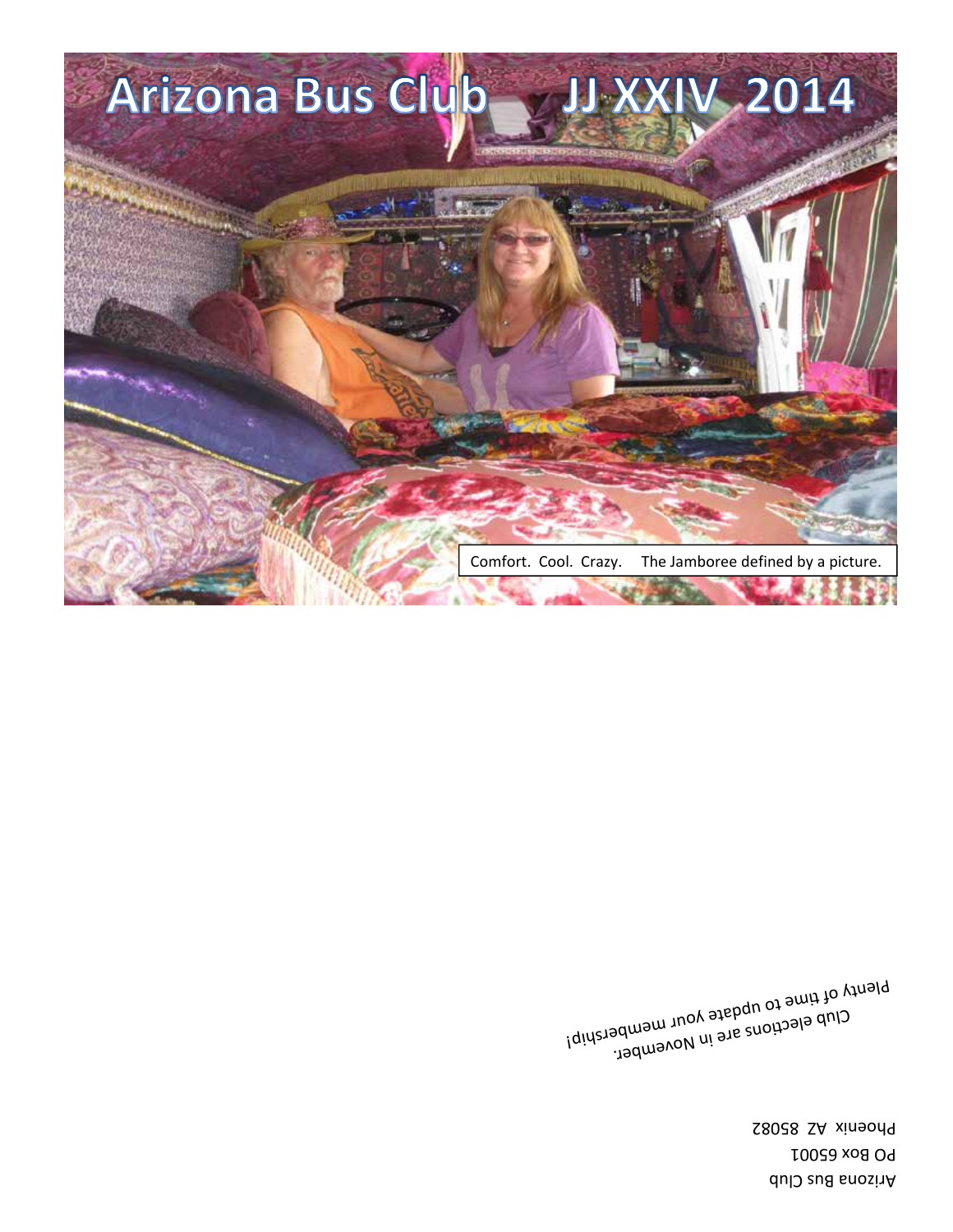# $jam-bo-ree$  *noun* (jam - b $\varepsilon$  - 're)

1. a noisy or unrestrained carouse 2a. a large festive gathering 2b. an international camping assembly of VW bus owners 3. a weekend long mixed program of entertainment

**Source:** Merriam-Webster.com/asitappliestoyou **Synonyms:** bender, binge, bust, carousal, carouse, spree, toot, wassail

#### And there you have it.



 *I need this bus..... for obvious reasons.*  The Arizona Bus Club has completed another jamboree, hopefully to the approval of its attendees. We're not going to go into all the details of where we made mistakes, what we could improve upon and why the camp keg ran out (because my Darling, that's what kegs do!) We'll save all that nonsense for a board meeting. Instead, we'd like to draw attention to those people who, for whatever reason, continue to generously support this event without a lot of pointed questions thereby providing us with the resources to continue our maddess.

#### Join the Club Dept

Before we get too far into this issue, just a quick note to those of you who wanted to renew their membership at the Jamboree and didn't get a chance. Our membership coordinator apologizes for not making herself more available to take dues and update membership at the event. In her defense, Darla was instrumental to the club in setting up the stage sound system, running the kids' activities, setting up for movie night, making sure the band was taken care of and essentially doing all those things in the background that make everything else run smoothly and I love her for her efforts. If you're

still interested in renewing your membership or joining our club, you can still send your dues to: **Arizona Bus Club c/o Membership PO Box 65001 Phoenix AZ 85082** 

If you're renewing, please write your member number on the memo line of your check if you know it. Otherwise we'll do our best to ensure you're not assigned a new one. If you're not getting your newsletters, or are reading your neighbor's copy, please contact us as soon as possible because newsletters and membership are two different tasks handled by two different people that are trying hard to work together while consuming beer. If we skip someone, let us know. For the rest of you that we didn't skip, thank you for your continued patronage. **Special Post Jamboree offer:** If you normally renew at the Jamboree event and we missed you (cause we're keeping track of attendees) and you have faith in the club and you're still interested in renewing or joining, send us a check or money order for \$19.50 (reduced to cover the price of the stamp you could have saved) made out to Arizona Bus Club, and we'll ensure you get caught up. Seriously! This one time offer is only good till November 30, 2014. Your dues go directly to the publication and distribution of this newsletter. Again, thank you for your continued interest in our club.

Google Phone#: 602 492 5287 - leave msg Azbusclub.org

Arizonabusclub-subscribe@yahoogroups.com



 *The warm feeling I get every time I see this sign!*  Local Boys and their Toys I hate working without a net. I usually work off of cue cards. When I work without Annette, I typically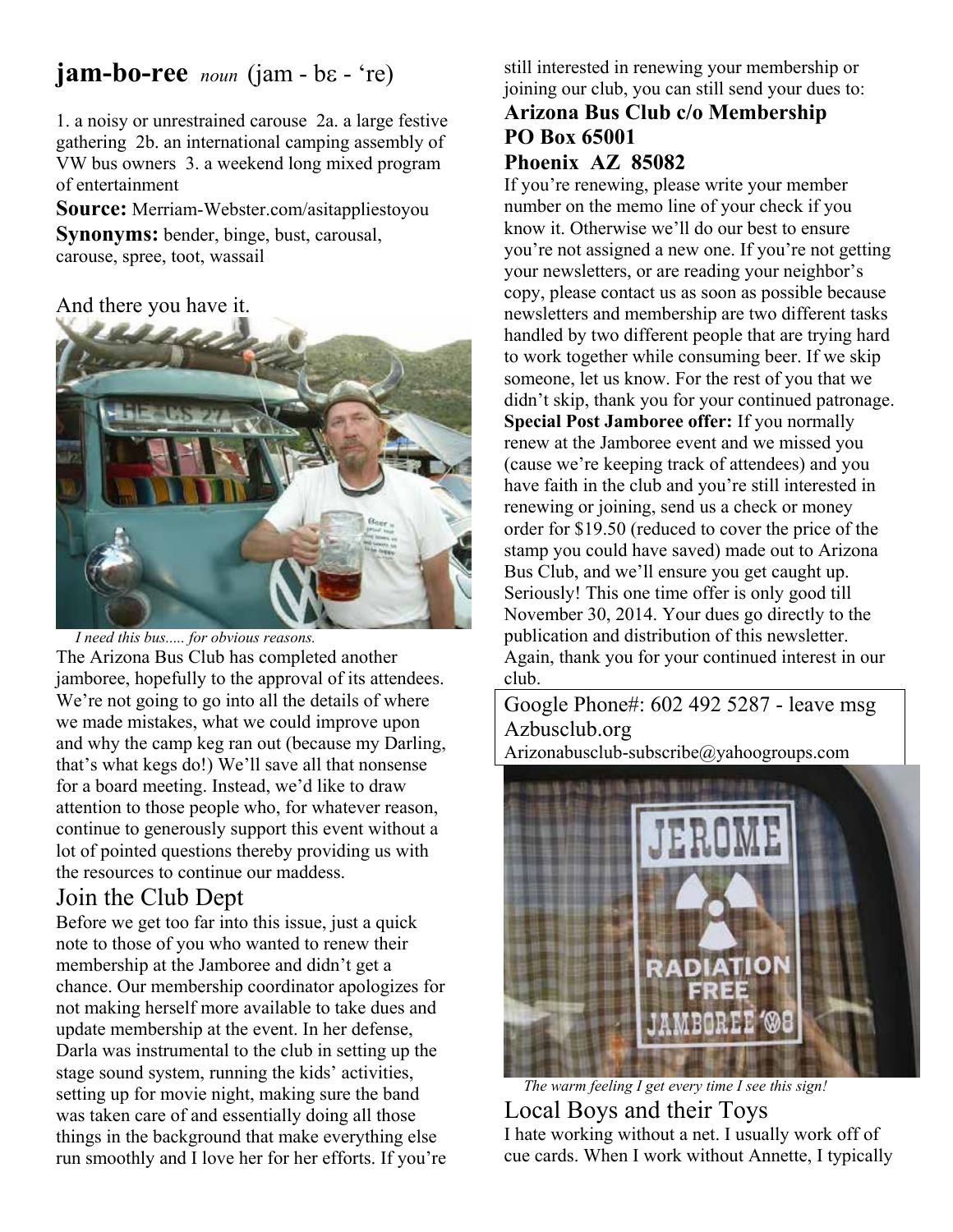fail to mention many instrumental businesses  $\&$ good folk who, without their participation and donations, the raffle bus project becomes infinitely more difficult. So let's begin giving thanks and hopefully we won't leave out too many people. **John Clark of Karl's Kustom** off of Hatcher Rd in Phoenix, thank you for all of the last minute bits, pieces & parts donated to keep the project moving forward. Thank you **BMW in Yuma** (Burnite Motor Works) for the sound power plant that got the ABC RB to two shows before the Jamboree. Thank you **Bill Kapatch & crew at A.T.E.** for ensuring the gearbox was in good working order & shifted smoothly. Thank you **Chris Lehan** for the new tires which were the envy of many buses at the event. Thank you **Richard Kimborogh** for sorting out the spaghetti mess under the dash. Thank you **Chad Jacobsen** for staying up late, taking the lead on the project, opening your house to a host of odd yokels who came to spend the weekend working on the bus and fixing all the fixes that our club members attempted to....um....fix. Thank you **Roy Jonas** for your patience, problem solving abilities & metal working skills. Thanks to the **Tucson Bus Mob** members for supporting our restoration efforts by coming to Phoenix for a weekend to work on the Bus. (let's do it again next year!) Thank you **Jeremiah Polynone** for refurbishing the interior panels, repairing all those broken pieces and grilling some tasty animals. Thank you **Bill Bowman** for taking your life into your own hands by driving the raffle bus & leading the caravan to the Jamboree. Thank you **Mike Baleda, David Lehan & Dan Welch** for not thinking twice about donating money toward obtaining this year's raffle bus. And probably the biggest thanks of all regarding the 2014 raffle bus goes to **Mrs. Hume**, the widow of **Hawk Hume,** who provided our club with an excellent bus candidate for restoration. Thank you for such a fun project for our club to restore.

#### Who else Helped? Dept

Let us not forget the numerous club members that gave up their weekends & evening hours to come over to Chad's place to rub some mojo (or scrape & clean some off) on the raffle bus. Mindy, Christina and her boys, TJ & Tim, Nick Allen, Tim & Danielle Lomax, Daniel, Leti & Jesus Aguilera,

Heidi, Cathy Gaydos, Nina, Adela, James Cluse, Wayne Olsson, Ray Vorbeck, Greg & Ann Pickrel, Paul J, Brian Ward, Bill Fielder, Darla, Brad, David, David, Dave & David, Steve, Jeff, Mike, John, Evelyn, Lori, Stewart, Rebecca & Charles, Ernie, Kristin, Elena, Scott, and many more.



 *For all you late comers, this is what you missed.* 

# IT'S NOT A SLOW CAR. IT'S A FAST HOUSE. www.slowcarfasthouse.com

*Interesting viewpoint...* 



*Putting things into perspective.*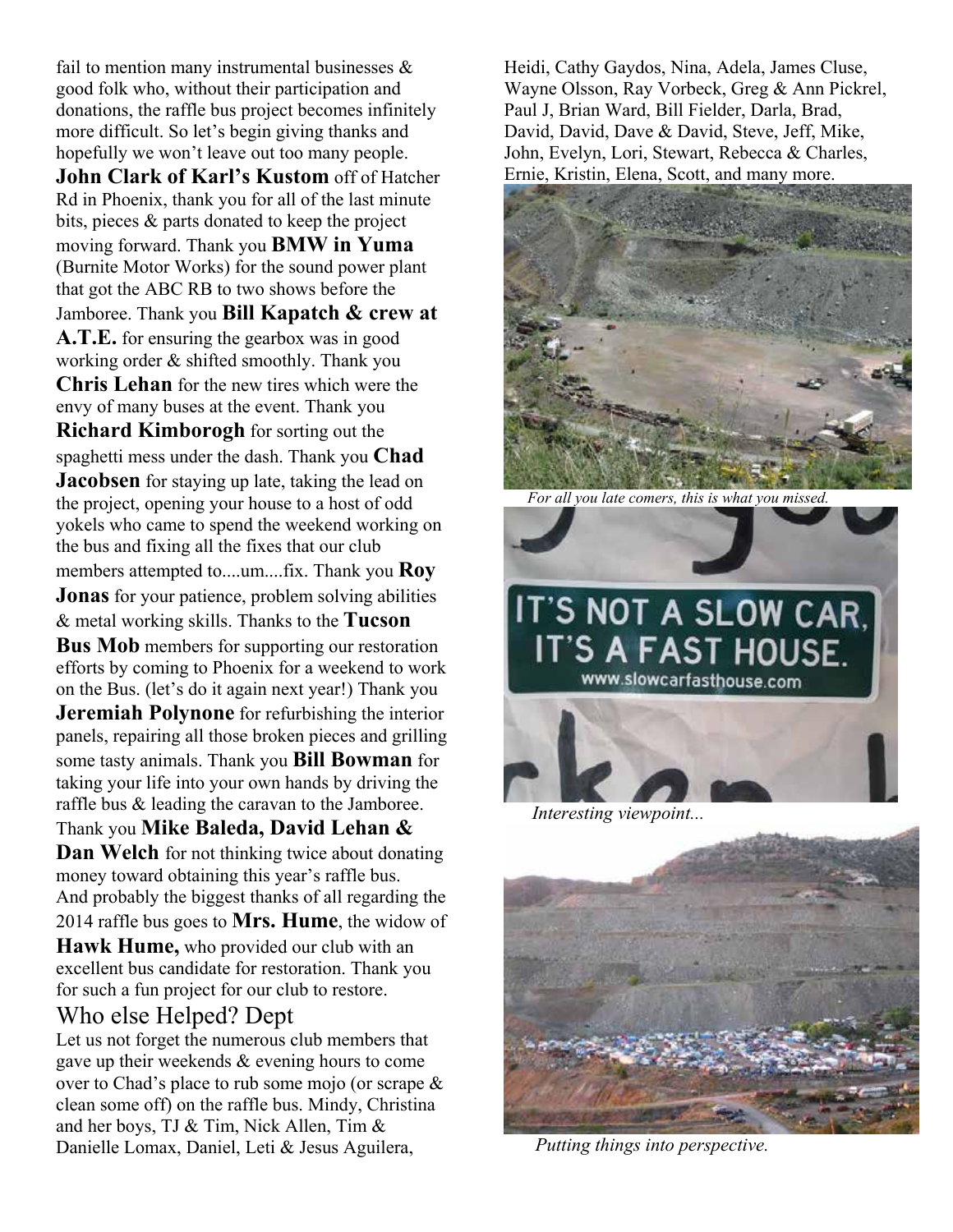# Jamboree Commentary Dept

Most people I spoke with said they had fun.

# Help from across the Borders Dept.

As everyone knows, we can't do the entire job ourselves and so, occasionally (like every year) our club has to go beyond our Arizona border to solicit assistance... Thank you **Sew Fine** for the seat covers and matching fabric to repair the rest of the cushions. Thank you **Koch's** for the steering wheel repair and thank you **Speed-o-king** for last minute speedometer repair. Thank you **Gerson** for the funky green panels we used that fit perfectly. Thank you **Wiring Works** for the perfectly coded wiring harness. And a big thank you to **Wolfburg West** for your treasure chest of hard to find chrome & rubber odds & ends.



#### *East side group photo.*  Behind the Scenes Dept

Thanks goes out to **Kirk Strawn** and the Walter bus tribe for allowing us to hold our club meetings at the Walterdome for another year. Our two groups have the perfect blend of karma when they come together. Thank you **Mary Mallory of the Prescott Valley Albertson's** for once again receiving our caravan Friday morning before we headed over the hill and providing some fun for the gang.. And thank you **Dan Welch** for leading the caravan from the I-17 & Thunderbird Home Depot to the Gold King Mine. Don't worry Dan, we'll find some else to do it next year. Thank you **Will Davis** for manning the gate, settling disputes and keeping order at the Jamboree. Thank you **Don Robertson** and his crew at the **Gold King** 

**Mine** for letting us abuse the grounds one more time. Thank you **David Lehan** for letting us trash the **Skyking** for one more year.

# fur Gemutlichkeit Dept

As many people as there were that came out to hone their repair skills on this year's raffle bus, there were just as many people working with our club to make the background details come together for the ultimate party camping experience. Thanks to all who donated the excellent raffle prizes this year. Brian Bill, Deb & Jon Stanton, Chris Lee, Nina Tejeda, Rebecca Shannon, Darla Amatasin, The Busties Bus Club (Arizona's only all-female bus club), Richard Kimbrough Photography and Melissa Jess just to name a few. If we didn't raffle off your donation, we apologize. Understand that we were pressed for time and that we're going to save your



 *West side group photo. I think that covers everyone!*  gifts & donate them to the raffle at the next bus event. Thank you Bill, Paul & Brian of **Bill's Custom Frames** for providing us with the awesome car trophies this year. Thank you **Darla Amatasin** for recommending the band Femme Shui and Thank you **Femme Shui** for their performance Saturday night & for keeping our roudy crowd entertained beyond curfew. Awesome job gals! Thanks goes out to **Livin the Volk Style** for the shirts, stickers & coozies this year. Thank you to **Julia Bushong** of Bushong Creations for the awesome lazer cut metal artwork. Thank you to **James Yerkes** for helping tear down camp and hanging out for a bit. Thank you to **Ricky & the Walter camp** for sticking around Sunday night & keeping us entertained at the after, after party.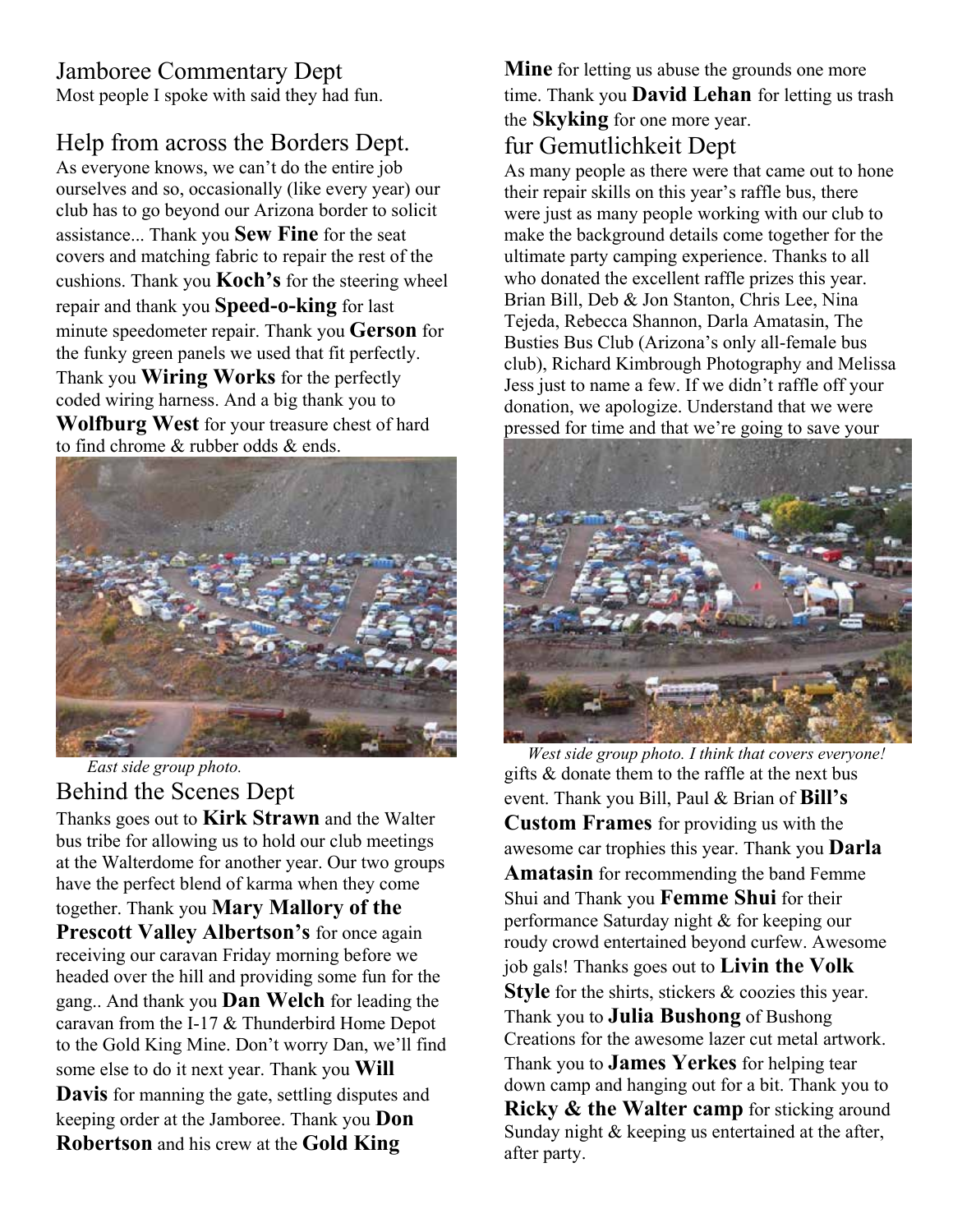

 *Before you arrive, consider first gear and slowing a bit.*  Finally, until next month, thanks to Dept **Paul Jacques** for choosing **AJ Salazar** of **VTO** who picked the winning ticket, and thanks to **Doug & Cindi Henderson** for purchasing the winning ticket and making themselves available Sunday morning to win the 2014 Sundial Raffle Bus. But above all, Thanks goes out to all of **YOU** who took a chance and decided to put the miles on your ride to attend our event. **Folks, are** you crazy? You'd think this event would get easier to plan and that would be true of every year if every year were **the** same. But every year isn't the same which means we can hope for the **Best**, which is about 70% of what MIGHT happen. The remaining 30% of what goes on is like one wild card after another, but that's what keeps this event interesting year after year. **Thank you!**



 *Kirk expresses some ideas for the 2015 Jamboree.* Long distance award Dept Jack Flash from Clearwater FL drove 4586 miles..... in his bus to attend the Jamboree.

What is holding up the rest of you?

# In depth Jamboree Feedback Dept

Some folks will say they're never coming back. Others say they'd never miss it. Several attendees mentioned that this was their first time, that they're amazed it's been going on this long and they're definitely coming back next year. To everyone involved, either attending or working behind the scenes, thank you for your support.

#### How many were there?

While some of you folks, who enjoy getting up early & running about, (looking for coffee made in someone else's camp), we were up early Saturday morning counting the vehicles in the campsite. This is what we found.

| Split buses, various styles: | 69 |
|------------------------------|----|
| Split SC & DC:               | 17 |
| Richard's Barndoor:          | 1  |
| Bay buses, various styles:   | 88 |
| Bay SC & DC:                 | 3  |
| M F Vanagon:                 | 27 |
| Beetle:                      | 31 |
| Karmann Ghia:                | 4  |
| Other VW air cooled:         | 6  |
| Other VW water:              | 10 |



 *Old Guys Rule.*  Upcoming Events Dept: September  $19<sup>th</sup> - 21<sup>st</sup>$  Jamboree XXIV Yeah, you just missed it. October 15th – General Meeting **Bus Club Nominations** 

We need to start planning now for 2015 to have a good year. Good choices make for a good year. Come to the October General meeting to let your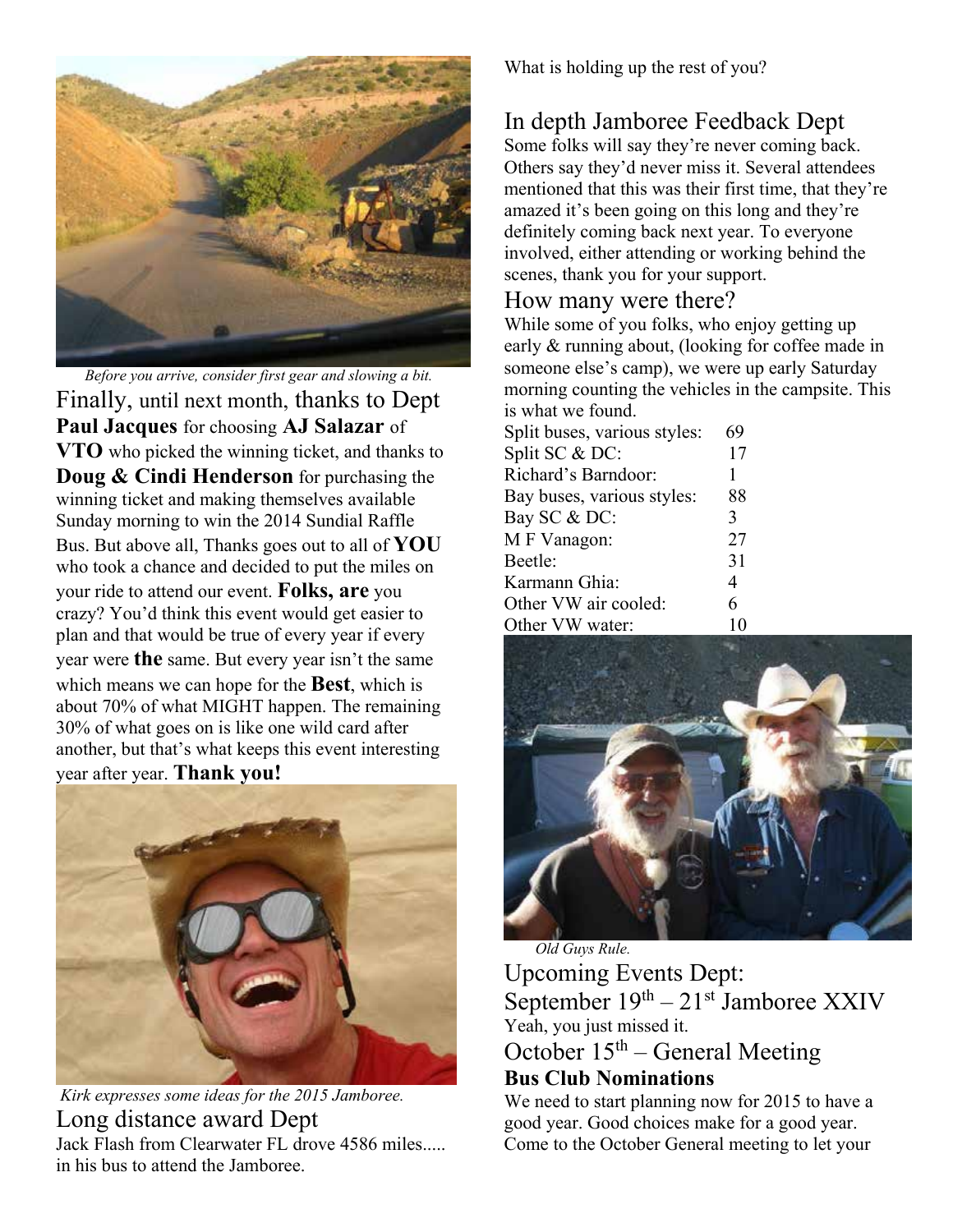voice be heard about how you think someone else can do a better job than those doing the job. Evening is to begin with cheap name calling, followed by nominations, followed by the candidate's debate. It's anyone's guess who's going to run the club next year and it's an opportunity for your voice to finally be heard. **Seriously, come hungry as the club is providing a huge sandwich. Bring something to drink if you want something other than water or soda. All beverages are welcome. Bring your favorite camping chair to sit in and we'll have the meeting in the Walter Art** 

**Gallery.** This is your chance to speak your mind and cast your vote to say "We need a new direction" or "These guys need a rest!" Come to the meeting for one of the more exciting experiences you'll ever have. The counting of ballots, the slurping of beer, the munching of… munchies, all culminating to see who is brave enough to guide this band of misfits to our 25th Jamboree. Note: Ballots issued to members in good standing only(i.e. current membership).

#### October 25th –Halloween dance

Not really a Bus Club related event but Fire Chief Rusty took me on a guided tour of the firehouse (which included a round or three of snooker) in exchange for this mentioning. This is the  $40<sup>th</sup>$ anniversary of the Jerome Fire Department Auxiliary's Halloween dance held at Spook Hall in Jerome. \$10 at the door. 21+ only. Costume contest theme: Ghostly Miners & Soiled Doves of the Past. Doors open at 8pm. Band starts at 9pm.

#### October 25th - Saturday- VolkStock

Get ready for another fantastic VW Event with VolkStock in Glendale, Arizona at Sheely Farm (location of the Halloween Fear Farm) 99th Ave and McDowell Rd., West Phoenix. Visit www.Volkstock.com and www.facebook.com/volkstock Date: Saturday, October 25th - Rain or Shine Car Show Roll-in: 6am - 12am Event Time: 8am - 12pm Car Show: 10am - 3pm Awards Ceremony: 3:00pm Vendors please call Mark Miller at 623-521-7982 If you need more information or would like to be part of this occasion, please contact Mark Miller at 623-875-4067 or email events@peoriavw.com

November  $7<sup>th</sup>$  - 9th Buses on the River Follow us to the Yuma County Fairgrounds for some excellent camping and a great car show. This year, Andy, Jim & Bill promise to show us their favorite river access point to observe nude sun bathers.

# December –  $6<sup>th</sup>$  – APS Light Parade<br>WE HAVE A THEME! "Holidays in Toyland"

Get ready to exercise your decorating recycling efforts as the Arizona Bus Club participates in the APS 2014 light parade here in Phoenix. We've got 5 months to plan for the event and this year's theme presents numerous possibilities for designs. Anyone want to head up a committee/ design team this year? We could take the Mayor's award if we do this right! My thoughts are for each participant to take a 'Holiday' of your choice & imagine what your bus would look like in toyland. Let's talk this up on our Yahoo groups!

# December 12<sup>th</sup> -14<sup>th</sup> Christmas Party

**Special Event Note:** We're looking at moving the Holiday Party to the Lake Pleasant group camping site. Code name: Raccoon. Bring holiday side dish to share at our Saturday afternoon feast as well as your appetite.

Special note: No General meeting in December.

#### All other weekends/weekdays:

Anyone interested in a reconnaissance cruise? I'm thinking about an area just south of Prescott or Crown King?

#### Your 2014 Bus Club Board includes: Event Coordinator – David Murphy Membership – Darla Amatasin Treasurer – Mish Evans Sergeant at Arms – Will Davis President of Vice – Jeremiah Polynone Secretary – Kris or Joyce President – Gary Lampinen – 602 870 8071 lv msg If you're looking to contact our board, might I suggest: Arizonabusclub-subscribe@yahoogroups.com

### Technically Speaking Dept

There has been some concern regarding how to classify the 2015 raffle bus. The VIN in the engine compartment reads 378785 if I'm not mistaken. That being the case, the question becomes 'what year is it?' Let's talk this up on yahoogroups so we can all come to a consensus as to what it is that we're working on and what to call it.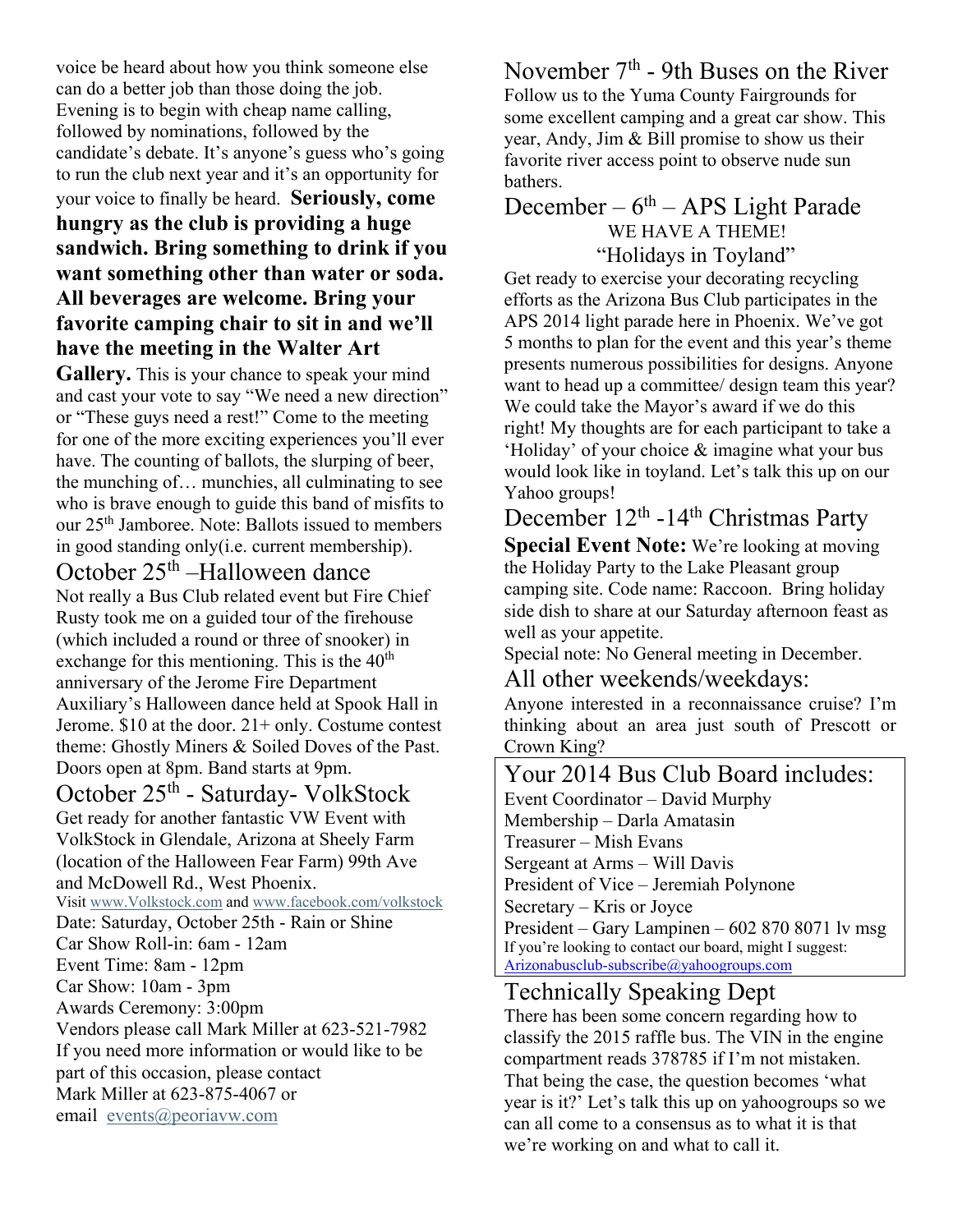# Legal Stuff Department

The Arizona Bus Club describes itself as a family oriented club dedicated to the restoration and enjoyment of the Volkswagen Transporter. This rumor is true. Owning a bus is not a requirement of joining the club. All enthusiasts are welcome. We have our annual fund raising event at the Gold King Mine in September. The Arizona Bus Club is a Public Charity and is recognized as such under the 501(c)(3) section of the Internal Revenue Code. Consult your tax advisor regarding the tax benefits of donating to our club and then feel free to donate anyway. The Arizona Bus Club currently meets at the Walterdome located at 6435 E Thomas and is disguised as Ponderosa Lumber. Meeting are held the third Wednesday of the month and usually start around 7PM. NOTE: No General Meeting held in December. (We'll see you at the Holiday Party!) Essentially, if you enjoy camping and repairing buses this is the club for you. We have members of all ages so don't be afraid to come along.

**DISCLAIMER:** Hey gang, we can be the source of good information and really bad rumors so please understand that: The views and opinions expressed in the Arizona Bus Club newsletter are those of the individual contributors and are not necessarily those of the board, general members or the editors unless otherwise stated. Some of these photos were used with permission. We have no way of telling which ones are which. If you have an issue with us using your photo or likeness, please contact us. No Arizona Bus Club board member, past or present, shall be held liable for any damages, death, injury, paper cuts or other harm resulting from the use or misuse of any information contained in the newsletter or of the newsletter itself. Only the tastiest of animals were harmed during the printing of this newsletter.

#### Next Month Dept:

-how to get from there to here, or vice versa -How much did we raise for charity? -unsung heroes of the Jamboree -Who is Charity?

-AA, AAA or ABC. All are available to help in your time of need.

-Seriously, which charities we supporting this year? -More Jamboree statistics, because we all like recognition.... and numbers! -Plenty of Embarrassing Photos

# Blast from the Past dept:

The Gnome at Jerome speaks.

Wow.

Interesting weekend.

So many pretty people.

So many pretty buses.

So many different colors.

It was good to see so many buses still on the road.

That morning cannon is really loud. I can hear it deep in my burrow.

I liked the music that played.

I also liked the drums. Tribal rhythms are my favorite.

Plenty of food. Plenty of drinks. Plenty of happy people.

Seeing so many happy people together makes me happy.

Thank you for creating happiness.



*Remembering our fallen soldiers. We miss you Robbie.* 

One more thing.... Dept Hey there everyone, If you helped out and I didn't mention you please don't get upset. It's late and I need to get this done. Contact Me: Busclubeditor@gmail.com and we'll talk. This event is unlike any I've ever been to. Lots of friendly people come together for the sake of having a good time (and for a chance at winning a bus in relatively decent condition). We do appreciate all that is donated to us and all that is done for us. If we missed you, please tell us.